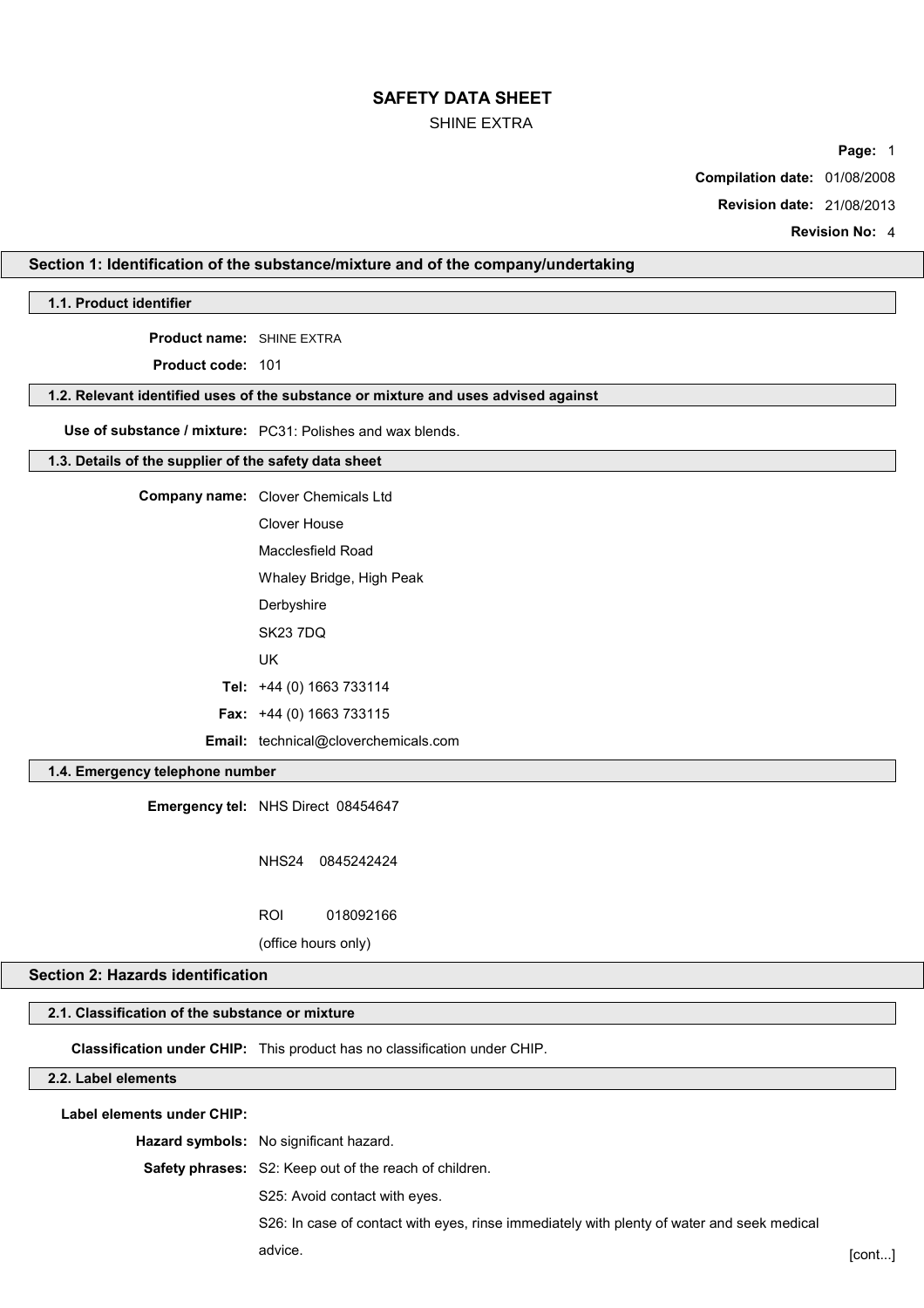## SHINE EXTRA

**Page:** 2

#### **2.3. Other hazards**

**PBT:** This product is not identified as a PBT substance.

#### **Section 3: Composition/information on ingredients**

#### **3.2. Mixtures**

#### **Hazardous ingredients:**

ETHYL DIGLYCOL

| <b>EINECS</b> | CAS           | CHIP<br>Classification | Classification | Percent |
|---------------|---------------|------------------------|----------------|---------|
| 203-919-7     | 1-90-0<br>444 | Xi: R36                | $\sim$         | 10%     |

## **Section 4: First aid measures**

**4.1. Description of first aid measures**

**Skin contact:** Wash immediately with plenty of soap and water.

**Eye contact:** Bathe the eye with running water for 15 minutes. Transfer to hospital for specialist

examination.

**Ingestion:** Wash out mouth with water.

**Inhalation:** Consult a doctor.

#### **4.2. Most important symptoms and effects, both acute and delayed**

**Skin contact:** There may be mild irritation at the site of contact.

**Eye contact:** There may be irritation and redness.

**Ingestion:** There may be irritation of the throat.

**Inhalation:** No symptoms.

**4.3. Indication of any immediate medical attention and special treatment needed**

**Immediate / special treatment:** Not applicable.

#### **Section 5: Fire-fighting measures**

**5.1. Extinguishing media**

**Extinguishing media:** Water.

#### **5.2. Special hazards arising from the substance or mixture**

**Exposure hazards:** In combustion emits toxic fumes of carbon dioxide / carbon monoxide.

**5.3. Advice for fire-fighters**

**Advice for fire-fighters:** Wear self-contained breathing apparatus. Wear protective clothing to prevent contact with

skin and eyes.

## **Section 6: Accidental release measures**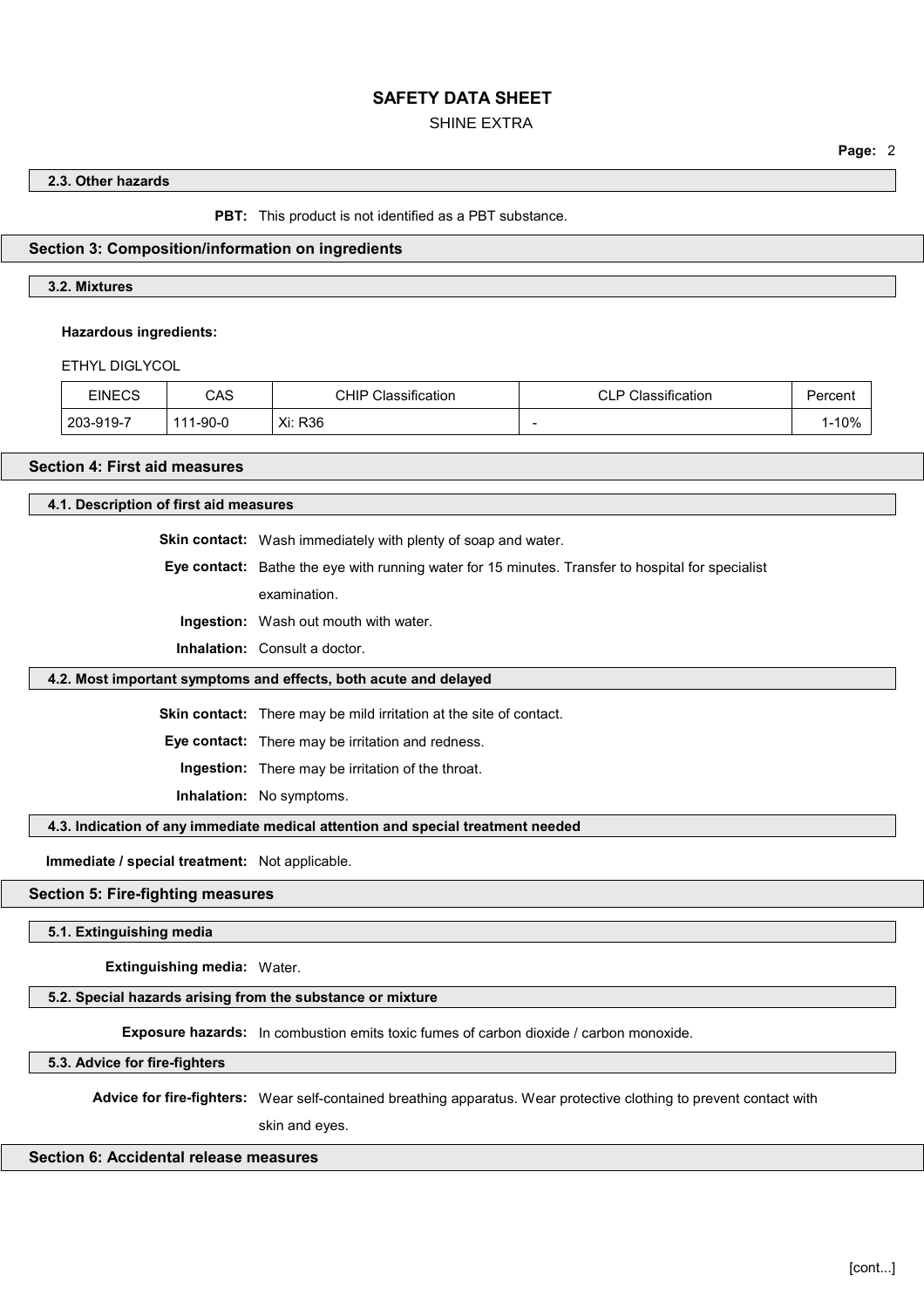#### SHINE EXTRA

#### **6.1. Personal precautions, protective equipment and emergency procedures**

**Personal precautions:** Refer to section 8 of SDS for personal protection details. Turn leaking containers leak-side up

to prevent the escape of liquid.

#### **6.2. Environmental precautions**

**Environmental precautions:** Do not discharge into drains or rivers. Contain the spillage using bunding.

#### **6.3. Methods and material for containment and cleaning up**

**Clean-up procedures:** Transfer to a suitable container.

#### **6.4. Reference to other sections**

**Reference to other sections:** Refer to section 8 of SDS.

## **Section 7: Handling and storage**

**7.1. Precautions for safe handling**

#### **7.2. Conditions for safe storage, including any incompatibilities**

**Storage conditions:** Store in cool, well ventilated area. Keep container tightly closed.

**Suitable packaging:** Stainless steel. Polyethylene.

**7.3. Specific end use(s)**

**Specific end use(s):** No data available.

#### **Section 8: Exposure controls/personal protection**

**8.1. Control parameters**

**Workplace exposure limits:** No data available.

**8.1. DNEL/PNEC Values**

**DNEL / PNEC** No data available.

#### **8.2. Exposure controls**

**Respiratory protection:** Respiratory protection not required.

**Hand protection:** Protective gloves.

**Eye protection:** Safety glasses. Ensure eye bath is to hand.

#### **Section 9: Physical and chemical properties**

#### **9.1. Information on basic physical and chemical properties**

**State:** Liquid

**Colour:** White

**Odour:** Characteristic odour

**Evaporation rate:** Moderate

**Oxidising:** Non-oxidising (by EC criteria)

**Solubility in water:** Soluble

**Viscosity:** Non-viscous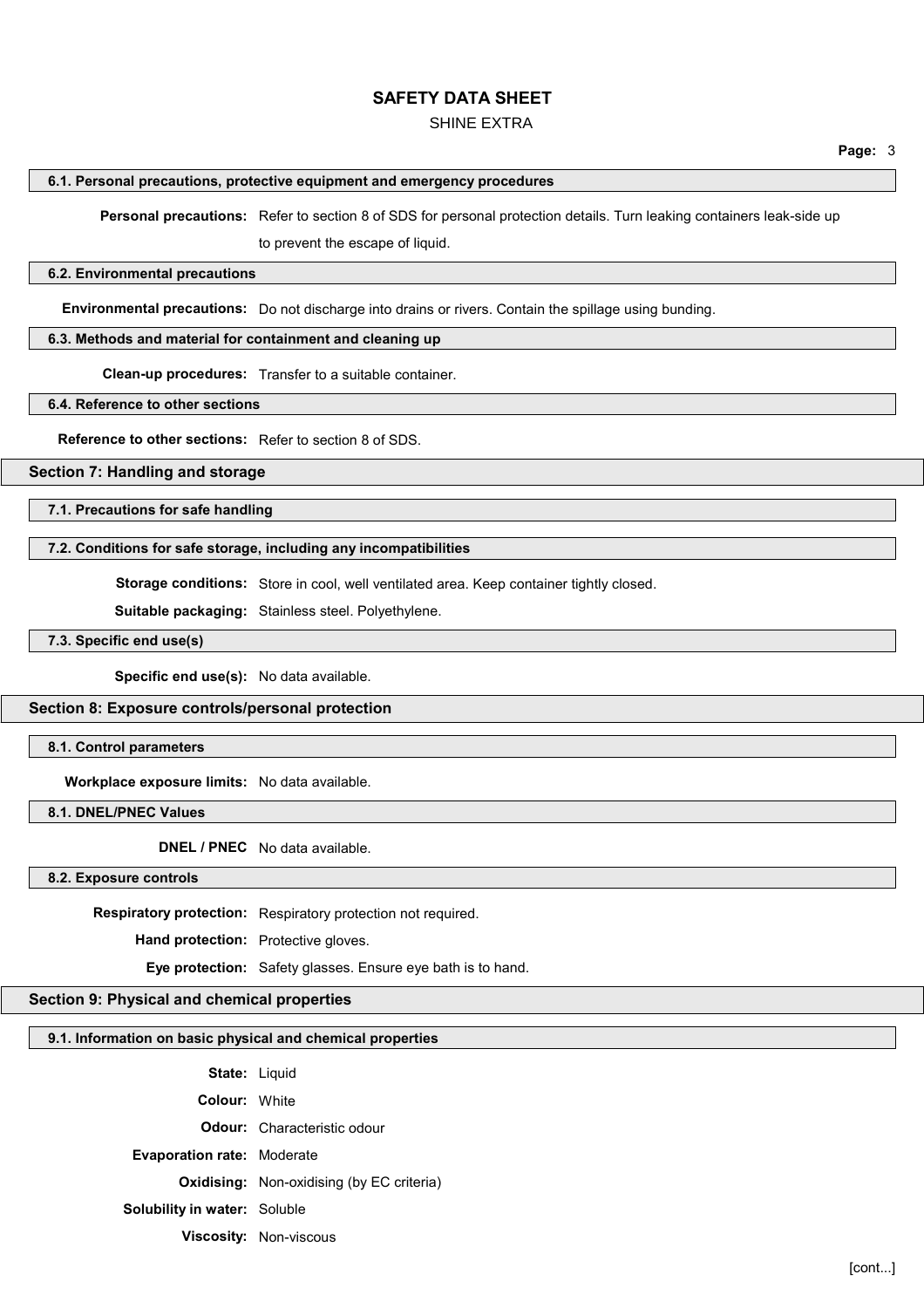SHINE EXTRA

**Page:** 4

**Boiling point/range°C:** 100 **Melting point/range°C:** 0

**Relative density:** 1.03 **pH:** 7.5 - 9

**VOC g/l:** 30

**9.2. Other information**

**Other information:** No data available.

## **Section 10: Stability and reactivity**

**10.1. Reactivity**

**Reactivity:** Stable under recommended transport or storage conditions.

**10.2. Chemical stability**

**Chemical stability:** Stable under normal conditions.

**10.3. Possibility of hazardous reactions**

**Hazardous reactions:** Hazardous reactions will not occur under normal transport or storage conditions.

**10.4. Conditions to avoid**

**Conditions to avoid:** Heat.

**10.5. Incompatible materials**

**Materials to avoid:** Strong oxidising agents. Strong acids.

**10.6. Hazardous decomposition products**

**Haz. decomp. products:** In combustion emits toxic fumes of carbon dioxide / carbon monoxide.

## **Section 11: Toxicological information**

**11.1. Information on toxicological effects**

## **Hazardous ingredients:**

**ETHYL DIGLYCOL**

| אנ<br>. .<br>טעי<br>. .<br>$ -$ |  | . . |  |
|---------------------------------|--|-----|--|
|---------------------------------|--|-----|--|

**Toxicity values:** No data available.

**Symptoms / routes of exposure**

**Skin contact:** There may be mild irritation at the site of contact.

**Eye contact:** There may be irritation and redness.

**Ingestion:** There may be irritation of the throat.

**Inhalation:** No symptoms.

## **Section 12: Ecological information**

**12.1. Toxicity**

[cont...]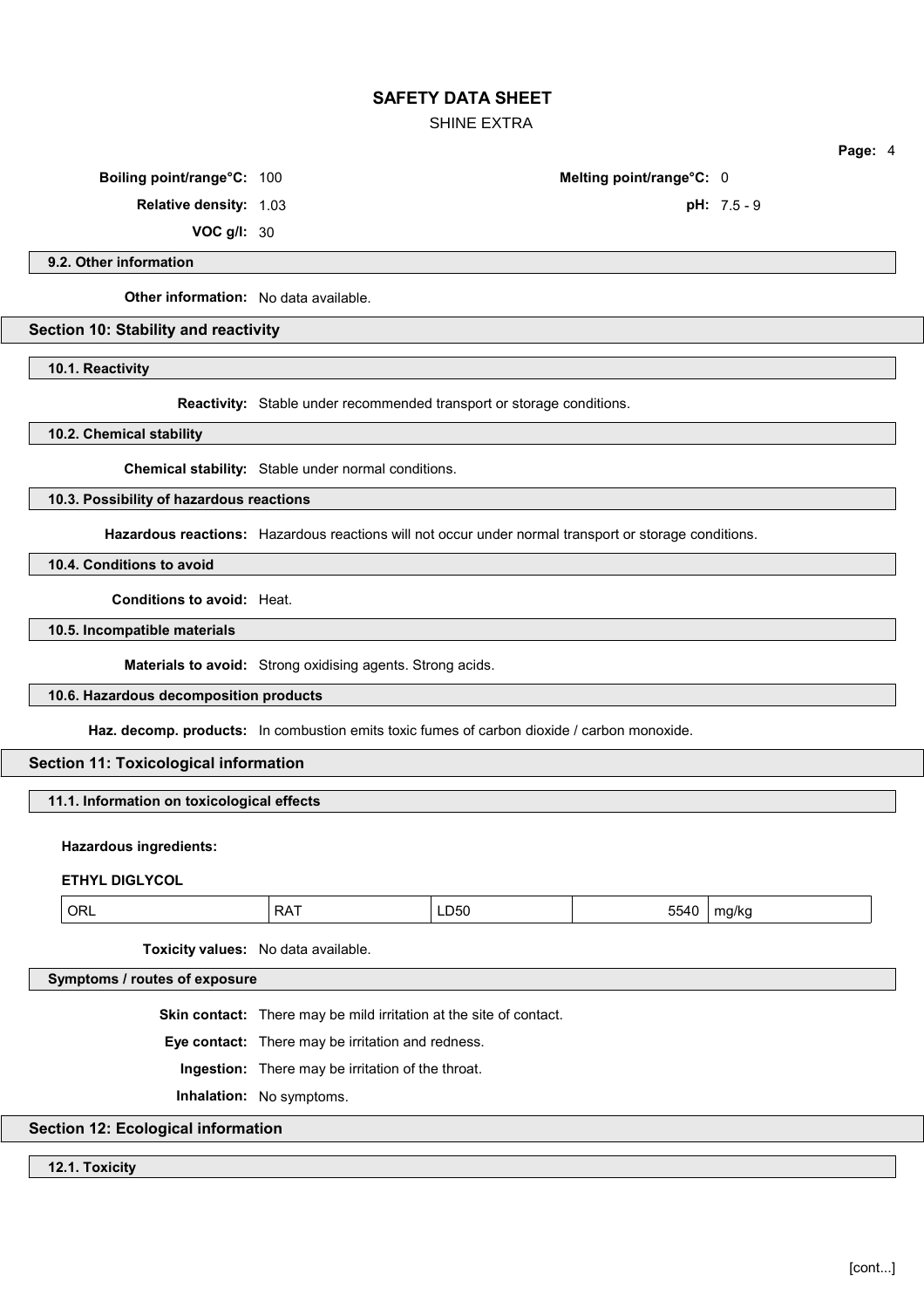SHINE EXTRA

**Page:** 5

#### **Hazardous ingredients:**

#### **ETHYL DIGLYCOL**

| 96<br>ma/h<br>ור:<br>$\overline{\mathbf{u}}$<br>.<br>. . |
|----------------------------------------------------------|
|----------------------------------------------------------|

#### **12.2. Persistence and degradability**

**Persistence and degradability:** Biodegradable. The surfactants contained in this preperation comply with the biodegradability criteria as laid down in regulation (EC) No.648/2004 on detergents.

#### **12.3. Bioaccumulative potential**

**Bioaccumulative potential:** No bioaccumulation potential.

#### **12.4. Mobility in soil**

**Mobility:** Readily absorbed into soil.

## **12.5. Results of PBT and vPvB assessment**

**PBT identification:** This product is not identified as a PBT substance.

**12.6. Other adverse effects**

**Other adverse effects:** Negligible ecotoxicity.

#### **Section 13: Disposal considerations**

#### **13.1. Waste treatment methods**

**Disposal of packaging:** Dispose of as normal industrial waste.

**NB:** The user's attention is drawn to the possible existence of regional or national regulations

regarding disposal.

#### **Section 14: Transport information**

**Transport class:** This product does not require a classification for transport.

### **Section 15: Regulatory information**

**15.1. Safety, health and environmental regulations/legislation specific for the substance or mixture**

#### **15.2. Chemical Safety Assessment**

**Chemical safety assessment:** A chemical safety assessment has not been carried out for the substance or the mixture by

the supplier.

## **Section 16: Other information**

## **Other information**

**Other information:** This safety data sheet is prepared in accordance with Commission Regulation (EU) No 453/2010. This safety data sheet is prepared in accordance with Commission Regulation (EC) No 1272/2008.

**Phrases used in s.2 and 3:** R36: Irritating to eyes.